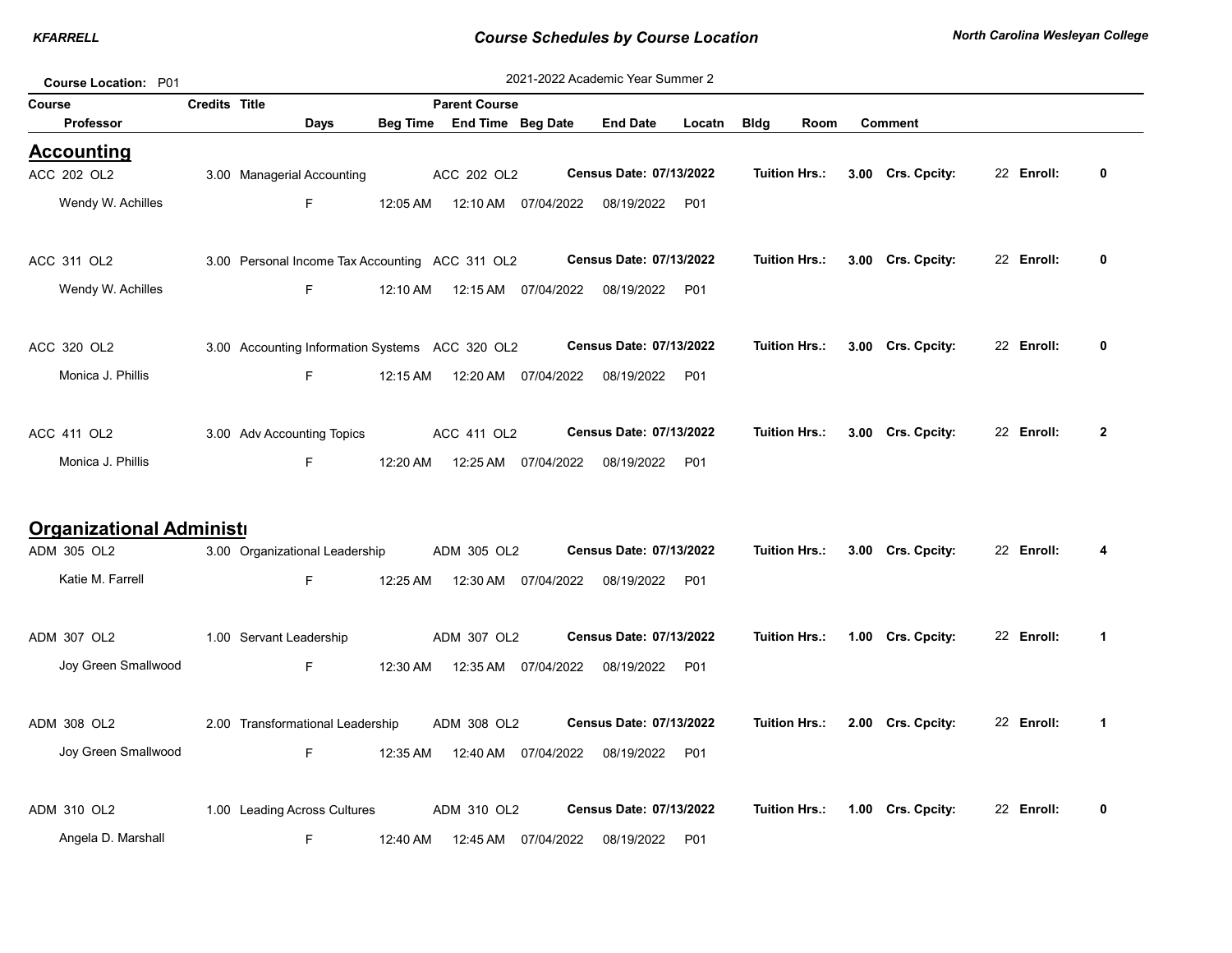| Course Location: P01            |                      |                                   |          |                                |                      | 2021-2022 Academic Year Summer 2 |        |                      |      |                   |            |                |
|---------------------------------|----------------------|-----------------------------------|----------|--------------------------------|----------------------|----------------------------------|--------|----------------------|------|-------------------|------------|----------------|
| Course                          | <b>Credits Title</b> |                                   |          | <b>Parent Course</b>           |                      |                                  |        |                      |      |                   |            |                |
| Professor                       |                      | Days                              |          | Beg Time End Time Beg Date     |                      | <b>End Date</b>                  | Locatn | <b>Bldg</b>          | Room | <b>Comment</b>    |            |                |
| <b>Organizational Administi</b> |                      |                                   |          |                                |                      |                                  |        |                      |      |                   |            |                |
| ADM 355 OL2                     |                      | 3.00 Sport Communication (WI)     |          | ADM 355 OL2                    |                      | Census Date: 07/13/2022          |        | <b>Tuition Hrs.:</b> |      | 3.00 Crs. Cpcity: | 22 Enroll: | 0              |
| Robin M. Pietryk                |                      | F.                                | 12:45 AM |                                | 12:50 AM 07/04/2022  | 08/19/2022                       | P01    |                      |      |                   |            |                |
| ADM 400 OL2                     |                      | 3.00 Leadership and Change (WI)   |          | ADM 400 OL2                    |                      | Census Date: 07/13/2022          |        | <b>Tuition Hrs.:</b> |      | 3.00 Crs. Cpcity: | 20 Enroll: | 0              |
| Joy Green Smallwood             |                      | F.                                | 12:50 AM |                                | 12:55 AM  07/04/2022 | 08/19/2022 P01                   |        |                      |      |                   |            |                |
| ADM 405 OL2                     |                      | 3.00 Strategic Leadership (WI)    |          | ADM 405 OL2                    |                      | Census Date: 07/13/2022          |        | <b>Tuition Hrs.:</b> |      | 3.00 Crs. Cpcity: | 20 Enroll: | 1              |
| Katie M. Farrell                |                      | F                                 | 12:55 AM |                                | 01:00 AM 07/04/2022  | 08/19/2022 P01                   |        |                      |      |                   |            |                |
| ADM 495 OL2                     |                      | 3.00 Be A Leader You Admire       |          | ADM 495 OL2                    |                      | Census Date: 07/13/2022          |        | <b>Tuition Hrs.:</b> |      | 3.00 Crs. Cpcity: | 22 Enroll: | 0              |
| Gena Messer-Knode               |                      | E                                 | 02:05 AM |                                | 02:10 AM 07/04/2022  | 08/19/2022 P01                   |        |                      |      |                   |            |                |
| <b>Business Administration</b>  |                      |                                   |          |                                |                      |                                  |        |                      |      |                   |            |                |
| <b>BUS 207 OL2</b>              |                      | 3.00 Legal Environment            |          | <b>BUS 207 OL2</b>             |                      | Census Date: 07/13/2022          |        | Tuition Hrs.:        |      | 3.00 Crs. Cpcity: | 22 Enroll: | 0              |
| Kizzy V Crawford Heath          |                      | F                                 | 01:05 AM |                                | 01:10 AM  07/04/2022 | 08/19/2022                       | P01    |                      |      |                   |            |                |
| <b>BUS 215 OL2</b>              |                      | 3.00 International Business       |          | <b>BUS 215 OL2</b>             |                      | Census Date: 07/13/2022          |        | <b>Tuition Hrs.:</b> |      | 3.00 Crs. Cpcity: | 22 Enroll: | $\overline{2}$ |
| Angela D. Marshall              |                      | E                                 |          | 01:10 AM  01:15 AM  07/04/2022 |                      | 08/19/2022                       | P01    |                      |      |                   |            |                |
| <b>BUS 307 OL2</b>              |                      | 3.00 Corporate Finance            |          | <b>BUS 307 OL2</b>             |                      | Census Date: 07/13/2022          |        | <b>Tuition Hrs.:</b> |      | 3.00 Crs. Cpcity: | 22 Enroll: | 5              |
| Nicola J. Baker                 |                      | F.                                | 01:15 AM |                                | 01:20 AM 07/04/2022  | 08/19/2022 P01                   |        |                      |      |                   |            |                |
| <b>BUS 308 OL2</b>              |                      | 3.00 Organizational Behavior (WI) |          | <b>BUS 308 OL2</b>             |                      | Census Date: 07/13/2022          |        | <b>Tuition Hrs.:</b> |      | 3.00 Crs. Cpcity: | 20 Enroll: | $\mathbf{2}$   |
| Katrina L. Sweet                |                      | F                                 | 01:20 AM |                                | 01:25 AM 07/04/2022  | 08/19/2022 P01                   |        |                      |      |                   |            |                |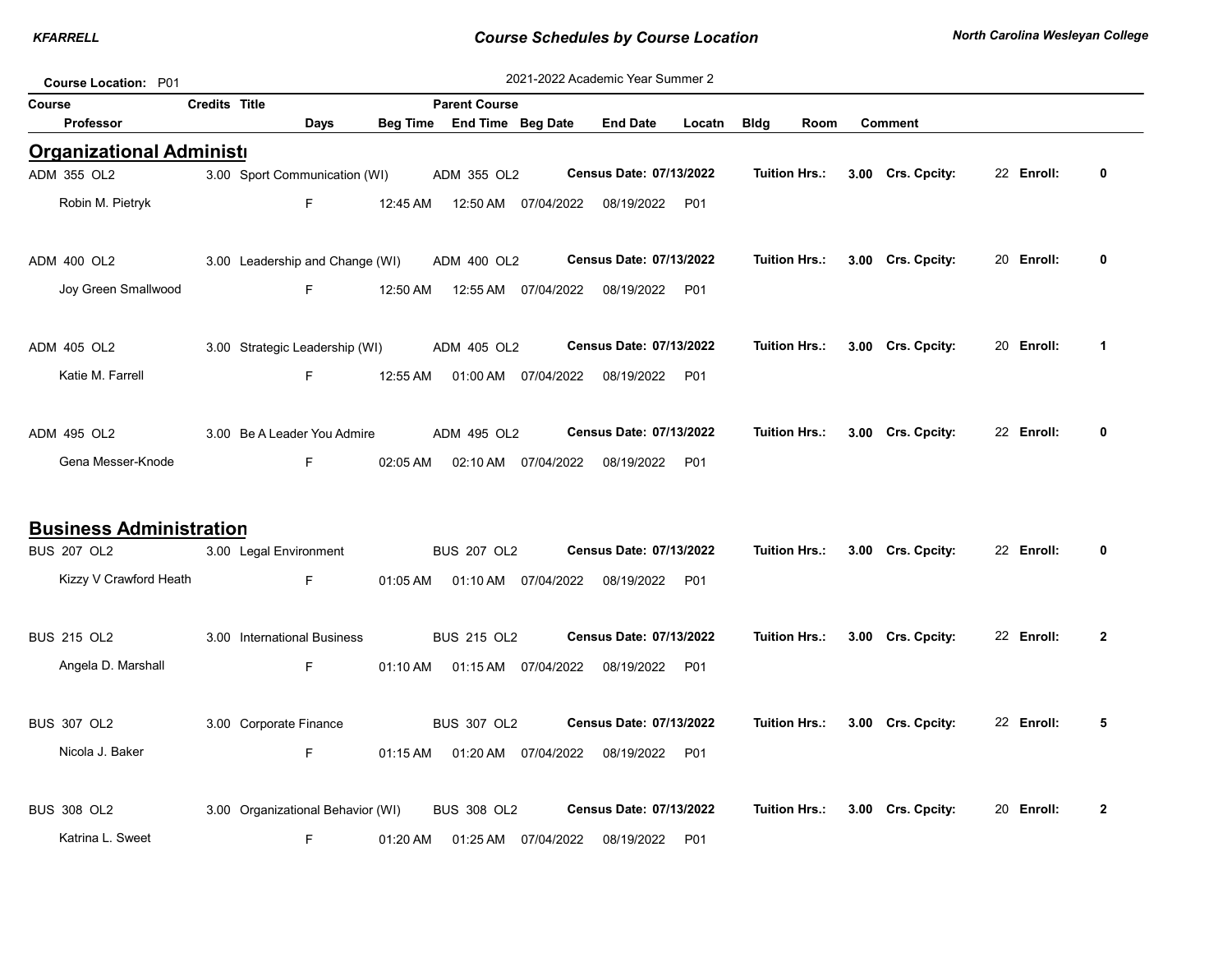| <b>Course Location: P01</b>    |                                     |      |          |                                                    |                     | 2021-2022 Academic Year Summer 2 |        |                      |               |                   |            |                |
|--------------------------------|-------------------------------------|------|----------|----------------------------------------------------|---------------------|----------------------------------|--------|----------------------|---------------|-------------------|------------|----------------|
| Course                         | Credits Title                       |      |          | <b>Parent Course</b>                               |                     |                                  |        |                      |               |                   |            |                |
| <b>Professor</b>               |                                     | Days |          | Beg Time End Time Beg Date                         |                     | <b>End Date</b>                  | Locatn | <b>Bldg</b>          | Room          | <b>Comment</b>    |            |                |
| <b>Business Administration</b> |                                     |      |          |                                                    |                     |                                  |        |                      |               |                   |            |                |
| <b>BUS 309 OL2</b>             |                                     |      |          | 3.00 Principles of Transportation (WI) BUS 309 OL2 |                     | Census Date: 07/13/2022          |        | <b>Tuition Hrs.:</b> |               | 3.00 Crs. Cpcity: | 22 Enroll: | $\mathbf 1$    |
| Guy B Bradbury                 |                                     | F.   | 01:25 AM |                                                    | 01:25 AM 07/04/2022 | 08/19/2022                       | P01    |                      |               |                   |            |                |
| <b>BUS 318 OL2</b>             |                                     |      |          | 3.00 Employee Training and Developn BUS 318 OL2    |                     | Census Date: 07/13/2022          |        | <b>Tuition Hrs.:</b> |               | 3.00 Crs. Cpcity: | 22 Enroll: | 0              |
| Daniel Ezra Rhem               |                                     | F    | 01:30 AM |                                                    | 01:35 AM 07/04/2022 | 08/19/2022                       | P01    |                      |               |                   |            |                |
| <b>BUS 320 OL2</b>             | 3.00 Employee and Labor Relations   |      |          | BUS 320 OL2                                        |                     | Census Date: 07/13/2022          |        |                      | Tuition Hrs.: | 3.00 Crs. Cpcity: | 22 Enroll: | $\overline{2}$ |
| <b>Bennie L Felts</b>          |                                     | F    | 01:35 AM |                                                    | 01:40 AM 07/04/2022 | 08/19/2022                       | P01    |                      |               |                   |            |                |
| <b>BUS 350 OL2</b>             | 3.00 Operations Management          |      |          | <b>BUS 350 OL2</b>                                 |                     | <b>Census Date: 07/13/2022</b>   |        | <b>Tuition Hrs.:</b> |               | 3.00 Crs. Cpcity: | 22 Enroll: | $\mathbf{1}$   |
| Shawn Michael Russell          |                                     | F.   | 01:40 AM |                                                    | 01:45 AM 07/04/2022 | 08/19/2022                       | P01    |                      |               |                   |            |                |
| <b>BUS 370 OL2</b>             | 3.00 Small Business Mangement       |      |          | <b>BUS 370 OL2</b>                                 |                     | Census Date: 07/13/2022          |        | <b>Tuition Hrs.:</b> |               | 3.00 Crs. Cpcity: | 22 Enroll: | $\mathbf 1$    |
| Daniel Ezra Rhem               |                                     | F    | 01:45 AM |                                                    | 01:50 AM 07/04/2022 | 08/19/2022                       | P01    |                      |               |                   |            |                |
| <b>BUS 416 OL2</b>             | 3.00 Human Resources Strategy       |      |          | <b>BUS 416 OL2</b>                                 |                     | Census Date: 07/13/2022          |        |                      | Tuition Hrs.: | 3.00 Crs. Cpcity: | 22 Enroll: | $\mathbf 1$    |
| Travis L Kinsey                |                                     | F    | 01:50 AM |                                                    | 01:55 AM 07/04/2022 | 08/19/2022                       | P01    |                      |               |                   |            |                |
| <b>BUS 475 OL2</b>             | 3.00 Small Business Consulting      |      |          | <b>BUS 475 OL2</b>                                 |                     | Census Date: 07/13/2022          |        | <b>Tuition Hrs.:</b> |               | 3.00 Crs. Cpcity: | 22 Enroll: | $\overline{2}$ |
| Lakeisha H Brown               |                                     | F    | 01:55 AM |                                                    | 02:00 AM 07/04/2022 | 08/19/2022                       | P01    |                      |               |                   |            |                |
| <b>BUS 495 OL2</b>             | 3.00 Topics in Business Administrat |      |          | <b>BUS 495 OL2</b>                                 |                     | Census Date: 07/13/2022          |        | <b>Tuition Hrs.:</b> |               | 3.00 Crs. Cpcity: | 22 Enroll: | 0              |
| Gena Messer-Knode              |                                     | F    | 02:10 AM | 02:15 AM                                           | 07/04/2022          | 08/19/2022                       | P01    |                      |               |                   |            |                |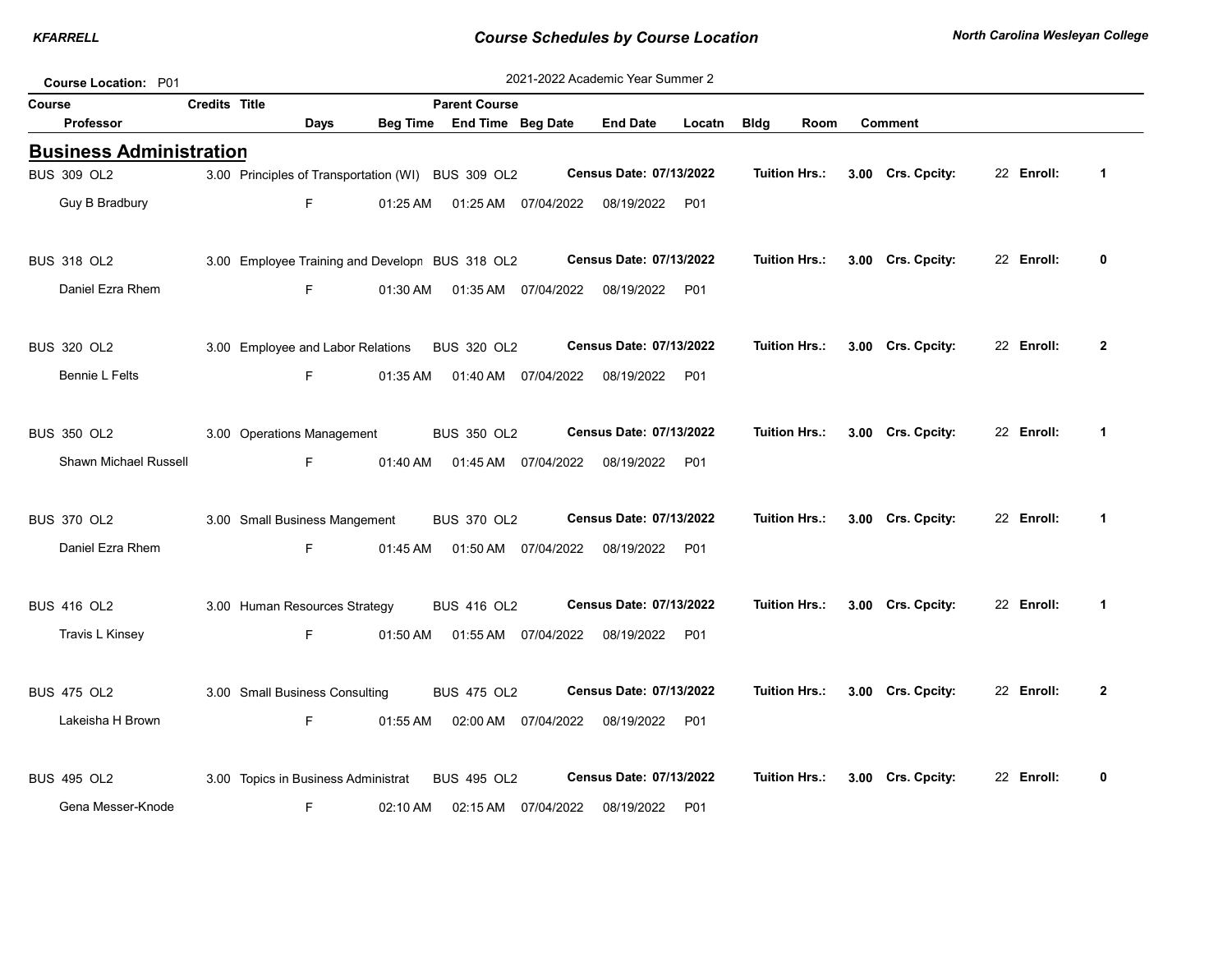| <b>Course Location: P01</b>     |                      |                                               |          |                                  |                      | 2021-2022 Academic Year Summer 2 |            |                      |                   |            |              |
|---------------------------------|----------------------|-----------------------------------------------|----------|----------------------------------|----------------------|----------------------------------|------------|----------------------|-------------------|------------|--------------|
| Course                          | <b>Credits Title</b> |                                               |          | <b>Parent Course</b>             |                      |                                  |            |                      |                   |            |              |
| <b>Professor</b>                |                      | Days                                          |          | Beg Time End Time Beg Date       |                      | <b>End Date</b>                  | Locatn     | <b>Bldg</b><br>Room  | <b>Comment</b>    |            |              |
| <b>Chemistry</b><br>CHM 105 OL2 |                      | 3.00 General Physical Science                 |          | CHM 105 OL2                      |                      | Census Date: 07/13/2022          |            | Tuition Hrs.:        | 3.00 Crs. Cpcity: | 20 Enroll: | 0            |
| Pamela Yvonne Patterson         |                      | $F =$                                         | 02:10 AM |                                  | 02:15 AM  07/04/2022 | 08/19/2022 P01                   |            |                      |                   |            |              |
| CHM 106 OL2                     |                      | 1.00 General Physical Science Lab CHM 106 OL2 |          |                                  |                      | Census Date: 07/13/2022          |            | Tuition Hrs.:        | 1.00 Crs. Cpcity: | 20 Enroll: | $\mathbf{1}$ |
| Pamela Yvonne Patterson         |                      | F                                             | 02:15 AM |                                  | 02:20 AM  07/04/2022 | 08/19/2022 P01                   |            |                      |                   |            |              |
| CHM 121 OL2                     |                      | 3.00 General Chemistry II                     |          | CHM 121 OL2                      |                      | Census Date: 07/13/2022          |            | Tuition Hrs.:        | 3.00 Crs. Cpcity: | 20 Enroll: | 3            |
| Pamela Yvonne Patterson         |                      | F                                             | 02:20 AM |                                  |                      | 08/19/2022 P01                   |            |                      |                   |            |              |
| CHM 122 OL2                     |                      | 1.00 General Chemistry II Lab                 |          | CHM 122 OL2                      |                      | Census Date: 07/13/2022          |            | <b>Tuition Hrs.:</b> | 1.00 Crs. Cpcity: | 20 Enroll: | 3            |
| Pamela Yvonne Patterson         |                      | F                                             | 02:25 AM |                                  | 02:30 AM 07/04/2022  | 08/19/2022 P01                   |            |                      |                   |            |              |
| <b>Computer Information Sy</b>  |                      |                                               |          |                                  |                      |                                  |            |                      |                   |            |              |
| CIS 211 OL2                     |                      | 3.00 Programming Structures                   |          | CIS 211 OL2                      |                      | <b>Census Date: 07/13/2022</b>   |            | Tuition Hrs.:        | 3.00 Crs. Cpcity: | 22 Enroll: | 0            |
| Andrzej G. Hoppe                |                      | F                                             |          | 02:30 AM   02:35 AM   07/04/2022 |                      | 08/19/2022                       | <b>P01</b> |                      |                   |            |              |
| CIS 310 OL2                     |                      | 3.00 Computer Software                        |          | CIS 310 OL2                      |                      | Census Date: 07/13/2022          |            | <b>Tuition Hrs.:</b> | 3.00 Crs. Cpcity: | 22 Enroll: | 0            |
| Sherry G. Williamson            |                      | F                                             |          | 02:35 AM   02:40 AM   07/04/2022 |                      | 08/19/2022                       | <b>P01</b> |                      |                   |            |              |
| CIS 320 OL2                     |                      | 3.00 Advance Web Design                       |          | CIS 320 OL2                      |                      | Census Date: 07/13/2022          |            | Tuition Hrs.:        | 3.00 Crs. Cpcity: | 22 Enroll: | 0            |
| Tony R Ruffin                   |                      | F.                                            | 02:40 AM |                                  | 02:45 AM  07/04/2022 | 08/19/2022 P01                   |            |                      |                   |            |              |
| CIS 326 OL2                     |                      | 3.00 Web Programming II                       |          | CIS 326 OL2                      |                      | Census Date: 07/13/2022          |            | Tuition Hrs.:        | 3.00 Crs. Cpcity: | 22 Enroll: | 0            |
| Jacquelyne L. Lewis             |                      | F.                                            | 02:45 AM |                                  | 02:50 AM  07/04/2022 | 08/19/2022 P01                   |            |                      |                   |            |              |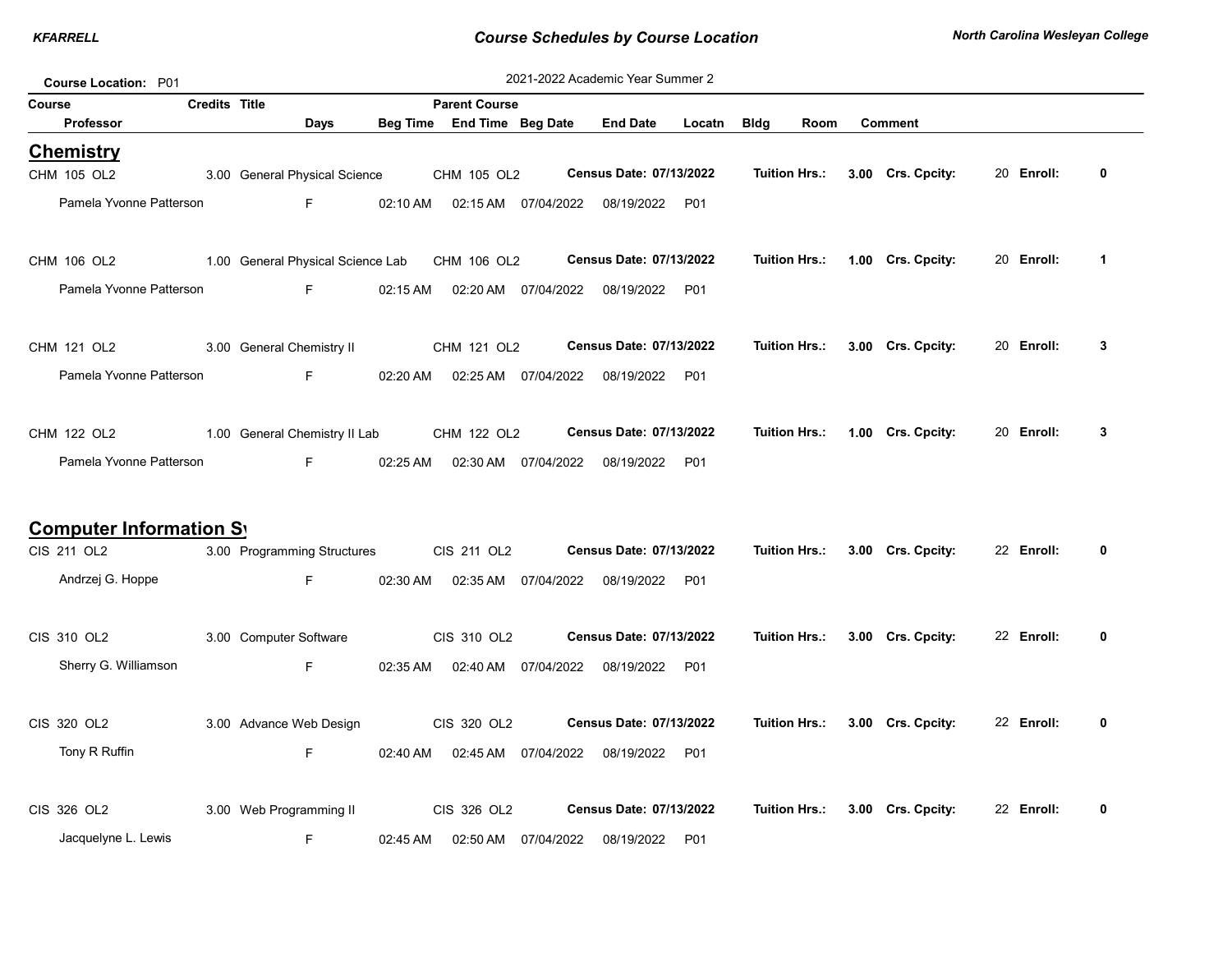| Course Location: P01            |                      |                      |                             |          |                                                   |                     | 2021-2022 Academic Year Summer 2 |                 |             |                      |                   |            |              |
|---------------------------------|----------------------|----------------------|-----------------------------|----------|---------------------------------------------------|---------------------|----------------------------------|-----------------|-------------|----------------------|-------------------|------------|--------------|
| Course                          | <b>Credits Title</b> |                      |                             |          | <b>Parent Course</b>                              |                     |                                  |                 |             |                      |                   |            |              |
| <b>Professor</b>                |                      |                      | Days                        | Beg Time | End Time Beg Date                                 |                     | <b>End Date</b>                  | Locatn          | <b>Bldg</b> | Room                 | <b>Comment</b>    |            |              |
| <b>Computer Information Sy</b>  |                      |                      |                             |          |                                                   |                     |                                  |                 |             |                      |                   |            |              |
| CIS 340 OL2                     |                      |                      |                             |          | 3.00 Database Management Systems CIS 340 OL2      |                     | Census Date: 07/13/2022          |                 |             | <b>Tuition Hrs.:</b> | 3.00 Crs. Cpcity: | 22 Enroll: | 0            |
| Sherry G. Williamson            |                      |                      | F                           | 02:50 AM | 02:55 AM                                          | 07/04/2022          | 08/19/2022                       | P01             |             |                      |                   |            |              |
| CIS 415 OL2                     |                      | 3.00 Ethical Hacking |                             |          | CIS 415 OL2                                       |                     | Census Date: 07/13/2022          |                 |             | <b>Tuition Hrs.:</b> | 3.00 Crs. Cpcity: | 22 Enroll: | 0            |
| Sherry G. Williamson            |                      |                      | F                           | 02:55 AM | 03:00 AM                                          | 07/04/2022          | 08/19/2022                       | P01             |             |                      |                   |            |              |
| <b>Economics</b>                |                      |                      |                             |          |                                                   |                     |                                  |                 |             |                      |                   |            |              |
| ECO 212 OL2                     |                      |                      | 3.00 Prin. of Economics II  |          | ECO 212 OL2                                       |                     | Census Date: 07/13/2022          |                 |             | <b>Tuition Hrs.:</b> | 3.00 Crs. Cpcity: | 22 Enroll: | 0            |
| Alison Leigh Davis              |                      |                      | F                           | 03:05 AM |                                                   | 03:10 AM 07/04/2022 | 08/19/2022                       | P <sub>01</sub> |             |                      |                   |            |              |
| ECO 215 OL2                     |                      |                      | 3.00 Economics for Business |          | ECO 215 OL2                                       |                     | Census Date: 07/13/2022          |                 |             | <b>Tuition Hrs.:</b> | 3.00 Crs. Cpcity: | 22 Enroll: | $\mathbf 1$  |
| Mary Beth Hyatt                 |                      |                      | F                           | 03:10 AM |                                                   | 03:15 AM 07/04/2022 | 08/19/2022                       | P <sub>01</sub> |             |                      |                   |            |              |
| <b>Education</b>                |                      |                      |                             |          |                                                   |                     |                                  |                 |             |                      |                   |            |              |
| EDU 400 OL2                     |                      |                      |                             |          | 3.00 Education Found & Diversity (WI EDU 400 OL2  |                     | Census Date: 07/13/2022          |                 |             | <b>Tuition Hrs.:</b> | 3.00 Crs. Cpcity: | 20 Enroll: | $\mathbf{0}$ |
| Virginia Y. McKinney            |                      |                      | F.                          | 01:20 AM | 01:25 AM                                          | 07/04/2022          | 08/19/2022                       | P01             |             |                      |                   |            |              |
| <b>Exercise Science</b>         |                      |                      |                             |          |                                                   |                     |                                  |                 |             |                      |                   |            |              |
| EXS 301 OL2                     |                      |                      |                             |          | 3.00 Personal and Community Health EXS 301 OL2    |                     | <b>Census Date: 07/13/2022</b>   |                 |             | <b>Tuition Hrs.:</b> | 3.00 Crs. Cpcity: | 22 Enroll: | $\mathbf{0}$ |
| Meir Magal                      |                      |                      | F                           | 03:15 AM | 03:20 AM                                          | 07/04/2022          | 08/19/2022                       | P01             |             |                      |                   |            |              |
| <b>Healthcare Administratio</b> |                      |                      |                             |          |                                                   |                     |                                  |                 |             |                      |                   |            |              |
| <b>HCA 300 OL2</b>              |                      |                      |                             |          | 3.00 Legal and Ethical Issues Healthc NUR 300 OL2 |                     | Census Date: 07/13/2022          |                 |             | <b>Tuition Hrs.:</b> | 3.00 Crs. Cpcity: | 15 Enroll: | 0            |
| Crystal P Ostheim               |                      |                      | F                           | 03:20 AM | 03:25 AM                                          | 07/04/2022          | 08/19/2022                       | P01             |             |                      |                   |            |              |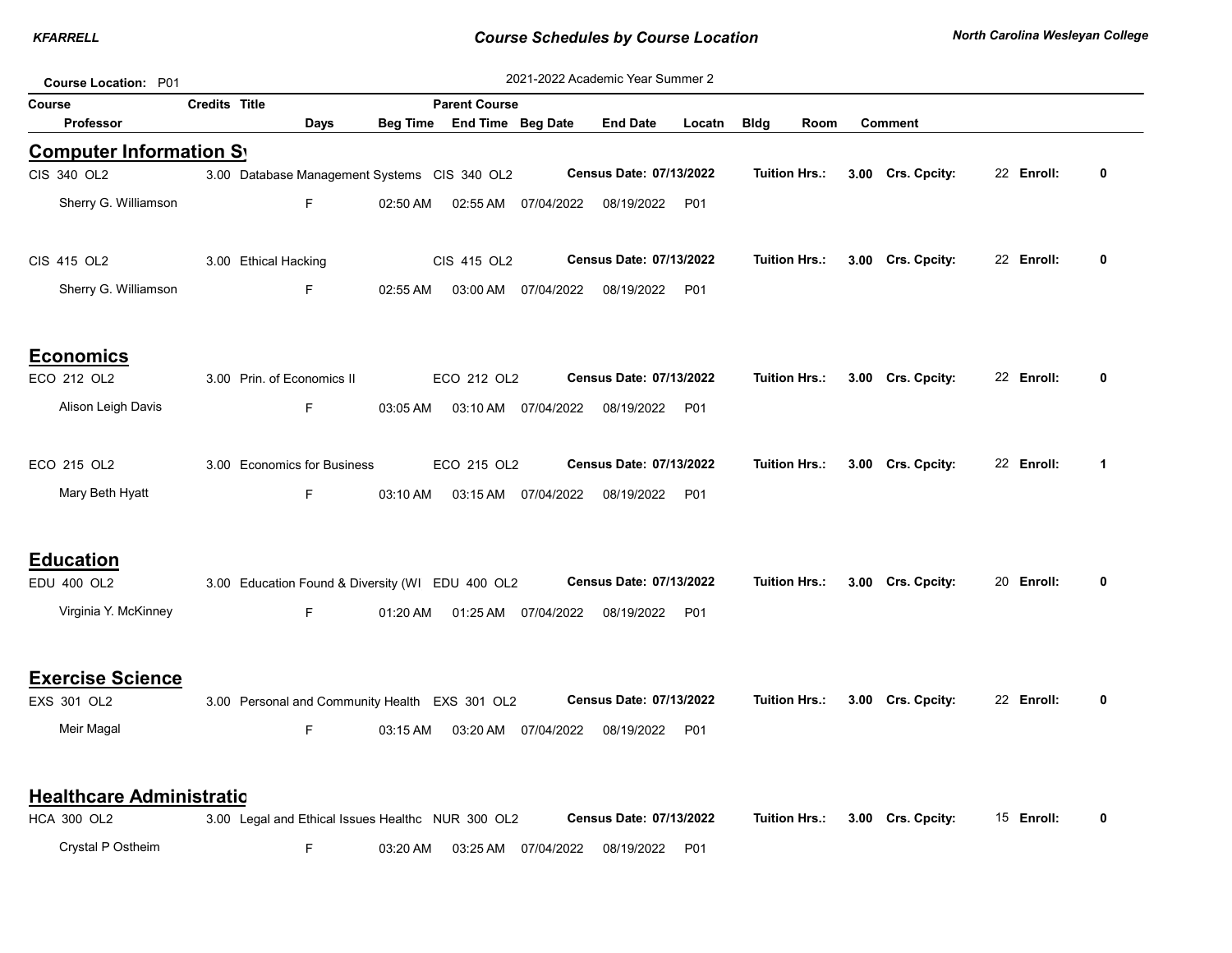| Course Location: P01            |                      |                                                    |          |                            |                     | 2021-2022 Academic Year Summer 2 |        |                      |      |                   |            |                |
|---------------------------------|----------------------|----------------------------------------------------|----------|----------------------------|---------------------|----------------------------------|--------|----------------------|------|-------------------|------------|----------------|
| Course                          | <b>Credits Title</b> |                                                    |          | <b>Parent Course</b>       |                     |                                  |        |                      |      |                   |            |                |
| <b>Professor</b>                |                      | Days                                               |          | Beg Time End Time Beg Date |                     | <b>End Date</b>                  | Locatn | <b>Bldg</b>          | Room | <b>Comment</b>    |            |                |
| <b>Healthcare Administratio</b> |                      |                                                    |          |                            |                     |                                  |        |                      |      |                   |            |                |
| <b>HCA 325 OL2</b>              |                      | 3.00 Professional Writing Healthcare / HCA 325 OL2 |          |                            |                     | Census Date: 07/13/2022          |        | <b>Tuition Hrs.:</b> |      | 3.00 Crs. Cpcity: | 20 Enroll: | 0              |
| Melissa A. Jones                |                      | F.                                                 | 03:25 AM |                            | 03:30 AM 07/04/2022 | 08/19/2022                       | P01    |                      |      |                   |            |                |
| <b>HCA 350 OL2</b>              |                      | 3.00 Healthcare Informatics                        |          | <b>HCA 350 OL2</b>         |                     | Census Date: 07/13/2022          |        | <b>Tuition Hrs.:</b> |      | 3.00 Crs. Cpcity: | 22 Enroll: | 1              |
| Sherri L Bryant                 |                      | F                                                  | 03:30 AM |                            | 03:35 AM 07/04/2022 | 08/19/2022                       | P01    |                      |      |                   |            |                |
| <b>HCA 482 OL2</b>              |                      | 3.00 Capstone Healthcare Administrat HCA 482 OL2   |          |                            |                     | Census Date: 07/13/2022          |        | <b>Tuition Hrs.:</b> |      | 3.00 Crs. Cpcity: | 22 Enroll: | $\overline{2}$ |
| Sherri L Bryant                 |                      | F.                                                 | 03:35 AM |                            | 03:40 AM 07/04/2022 | 08/19/2022                       | P01    |                      |      |                   |            |                |
| <b>History</b>                  |                      |                                                    |          |                            |                     |                                  |        |                      |      |                   |            |                |
| <b>HIS 112 OL2</b>              |                      | 3.00 The United States Since 1865                  |          | <b>HIS 112 OL2</b>         |                     | Census Date: 07/13/2022          |        | <b>Tuition Hrs.:</b> |      | 3.00 Crs. Cpcity: | 22 Enroll: | 0              |
| Aaron Marjon Zimmerman          |                      | F.                                                 | 03:45 AM |                            | 03:50 AM 07/04/2022 | 08/19/2022                       | P01    |                      |      |                   |            |                |
| <b>HIS 405 OL2</b>              |                      | 3.00 The Middle East                               |          | <b>HIS 405 OL2</b>         |                     | <b>Census Date: 07/13/2022</b>   |        | <b>Tuition Hrs.:</b> |      | 3.00 Crs. Cpcity: | 22 Enroll: | 0              |
| Kim E Richardson                |                      | F.                                                 | 03:50 AM |                            | 03:55 AM 07/04/2022 | 08/19/2022                       | P01    |                      |      |                   |            |                |
| <b>Health Promotions</b>        |                      |                                                    |          |                            |                     |                                  |        |                      |      |                   |            |                |
| <b>HLP 304 OL2</b>              |                      | 3.00 Epidemiology Healthcare Provide NUR 304 OL2   |          |                            |                     | Census Date: 07/13/2022          |        | <b>Tuition Hrs.:</b> |      | 3.00 Crs. Cpcity: | 15 Enroll: | 0              |
| Shannon K. Crowley              |                      | F.                                                 | 03:40 AM |                            | 03:45 AM 07/04/2022 | 08/19/2022                       | P01    |                      |      |                   |            |                |
| <b>Justice Studies</b>          |                      |                                                    |          |                            |                     |                                  |        |                      |      |                   |            |                |
| <b>JUS 111 OL2</b>              |                      | 3.00 Introduction to Criminal Justice              |          | <b>JUS 111 OL2</b>         |                     | Census Date: 07/13/2022          |        | <b>Tuition Hrs.:</b> |      | 3.00 Crs. Cpcity: | 22 Enroll: | 0              |

Richard Carlton Allsbrook F 03:55 AM 04:00 AM 07/04/2022 08/19/2022 P01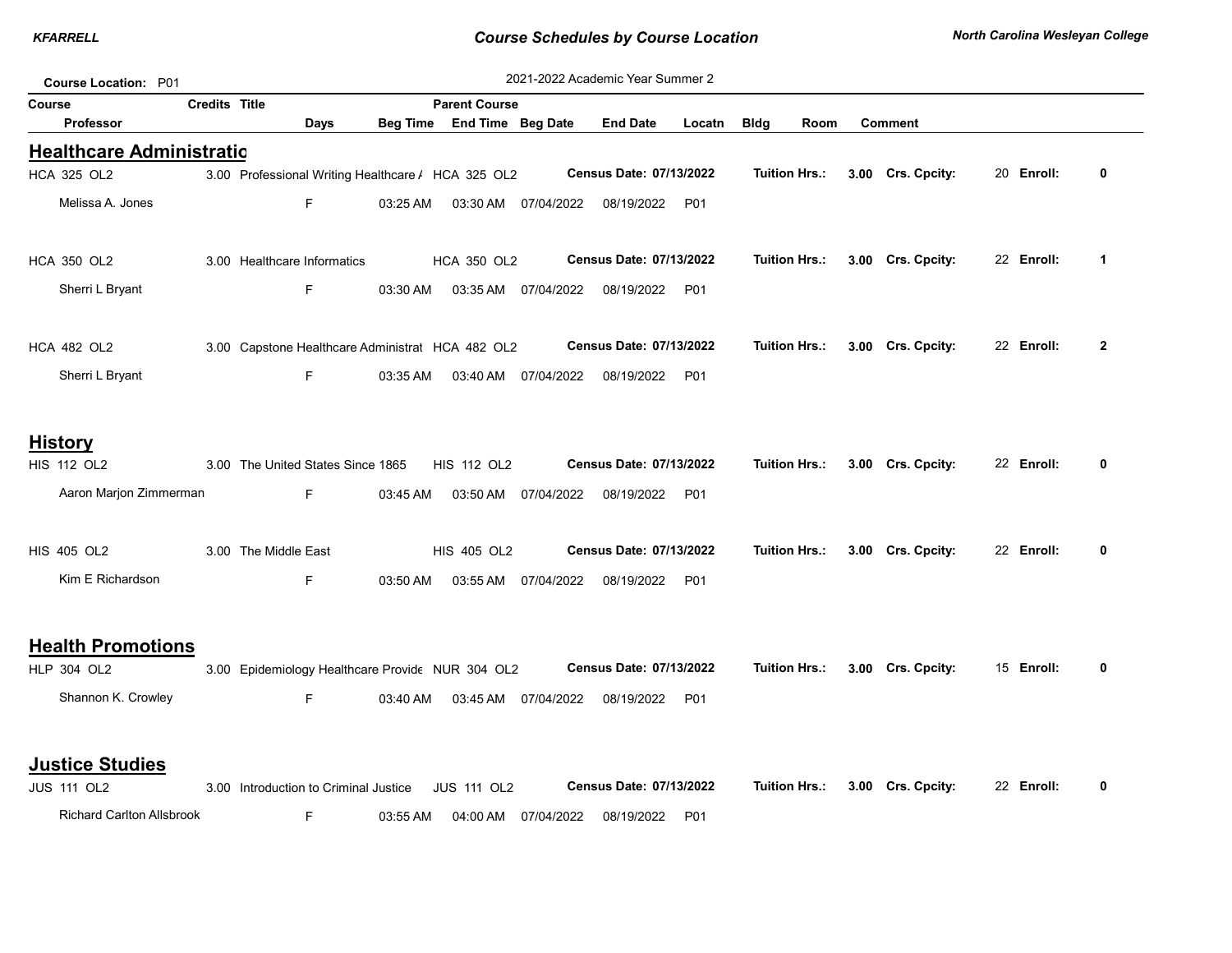| Course Location: P01                         |                      |                                                   |          |                            |                      | 2021-2022 Academic Year Summer 2 |            |                      |                      |                   |            |             |
|----------------------------------------------|----------------------|---------------------------------------------------|----------|----------------------------|----------------------|----------------------------------|------------|----------------------|----------------------|-------------------|------------|-------------|
| Course                                       | <b>Credits Title</b> |                                                   |          | <b>Parent Course</b>       |                      |                                  |            |                      |                      |                   |            |             |
| <b>Professor</b>                             |                      | <b>Days</b>                                       |          | Beg Time End Time Beg Date |                      | <b>End Date</b>                  | Locatn     | <b>Bldg</b>          | Room                 | <b>Comment</b>    |            |             |
| <b>Justice Studies</b><br><b>JUS 294 OL2</b> |                      | 3.00 Correctional Institutions                    |          | <b>JUS 294 OL2</b>         |                      | Census Date: 07/13/2022          |            | <b>Tuition Hrs.:</b> |                      | 3.00 Crs. Cpcity: | 22 Enroll: | $\mathbf 1$ |
| Elizabeth Marie Lindsley                     |                      | F.                                                | 04:05 AM |                            | 04:10 AM 07/04/2022  | 08/19/2022 P01                   |            |                      |                      |                   |            |             |
| <b>JUS 310 OL2</b>                           |                      | 3.00 Reporting for Crim Jus Prof (WI) JUS 310 OL2 |          |                            |                      | Census Date: 07/13/2022          |            | Tuition Hrs.:        |                      | 3.00 Crs. Cpcity: | 22 Enroll: | 0           |
| Jay H Fortenbery                             |                      | F.                                                | 04:10 AM |                            |                      | 08/19/2022                       | P01        |                      |                      |                   |            |             |
| <b>JUS 312 OL2</b>                           |                      | 3.00 Cybercrime                                   |          | <b>JUS 312 OL2</b>         |                      | Census Date: 07/13/2022          |            |                      | <b>Tuition Hrs.:</b> | 3.00 Crs. Cpcity: | 22 Enroll: | $\mathbf 1$ |
| Carlton Ray Lewis                            |                      | F                                                 | 04:15 AM |                            | 04:20 AM 07/04/2022  | 08/19/2022                       | P01        |                      |                      |                   |            |             |
| <b>JUS 407 OL2</b>                           |                      | 3.00 Serial Killers                               |          | <b>JUS 407 OL2</b>         |                      | Census Date: 07/13/2022          |            | <b>Tuition Hrs.:</b> |                      | 3.00 Crs. Cpcity: | 22 Enroll: | $\mathbf 1$ |
| Elizabeth Sharpe Marsal                      |                      | F.                                                | 04:25 AM |                            | 04:30 AM 07/04/2022  | 08/19/2022 P01                   |            |                      |                      |                   |            |             |
| <b>JUS 410 OL2</b>                           |                      | 3.00 Constitutional Law                           |          | <b>JUS 410 OL2</b>         |                      | Census Date: 07/13/2022          |            | <b>Tuition Hrs.:</b> |                      | 3.00 Crs. Cpcity: | 22 Enroll: | 1           |
| Tia H Taylor                                 |                      | F                                                 | 04:35 AM |                            | 04:40 AM  07/04/2022 | 08/19/2022                       | P01        |                      |                      |                   |            |             |
| <b>JUS 421 OL2</b>                           |                      | 3.00 Internship                                   |          | <b>JUS 421 OL2</b>         |                      | Census Date: 07/13/2022          |            |                      | <b>Tuition Hrs.:</b> | 3.00 Crs. Cpcity: | 22 Enroll: | 0           |
| <b>Richard Carlton Allsbrook</b>             |                      | F.                                                | 04:35 AM |                            | 04:40 AM 07/04/2022  | 08/19/2022                       | <b>P01</b> |                      |                      |                   |            |             |
| <b>JUS 430 OL2</b>                           |                      | 3.00 Ethical Issues in Crim Just (WI) JUS 430 OL2 |          |                            |                      | Census Date: 07/13/2022          |            | <b>Tuition Hrs.:</b> |                      | 3.00 Crs. Cpcity: | 22 Enroll: | 0           |
| Carlton Ray Lewis                            |                      | F.                                                | 04:50 AM |                            | 04:55 AM 07/04/2022  | 08/19/2022 P01                   |            |                      |                      |                   |            |             |
| <b>JUS 499 OL2</b>                           |                      | 3.00 Senior Seminar (WI)                          |          | <b>JUS 499 OL2</b>         |                      | Census Date: 07/13/2022          |            | <b>Tuition Hrs.:</b> |                      | 3.00 Crs. Cpcity: | 20 Enroll: | 0           |
| Elizabeth Sharpe Marsal                      |                      | F                                                 | 04:55 AM | 05:00 AM                   | 07/04/2022           | 08/19/2022                       | P01        |                      |                      |                   |            |             |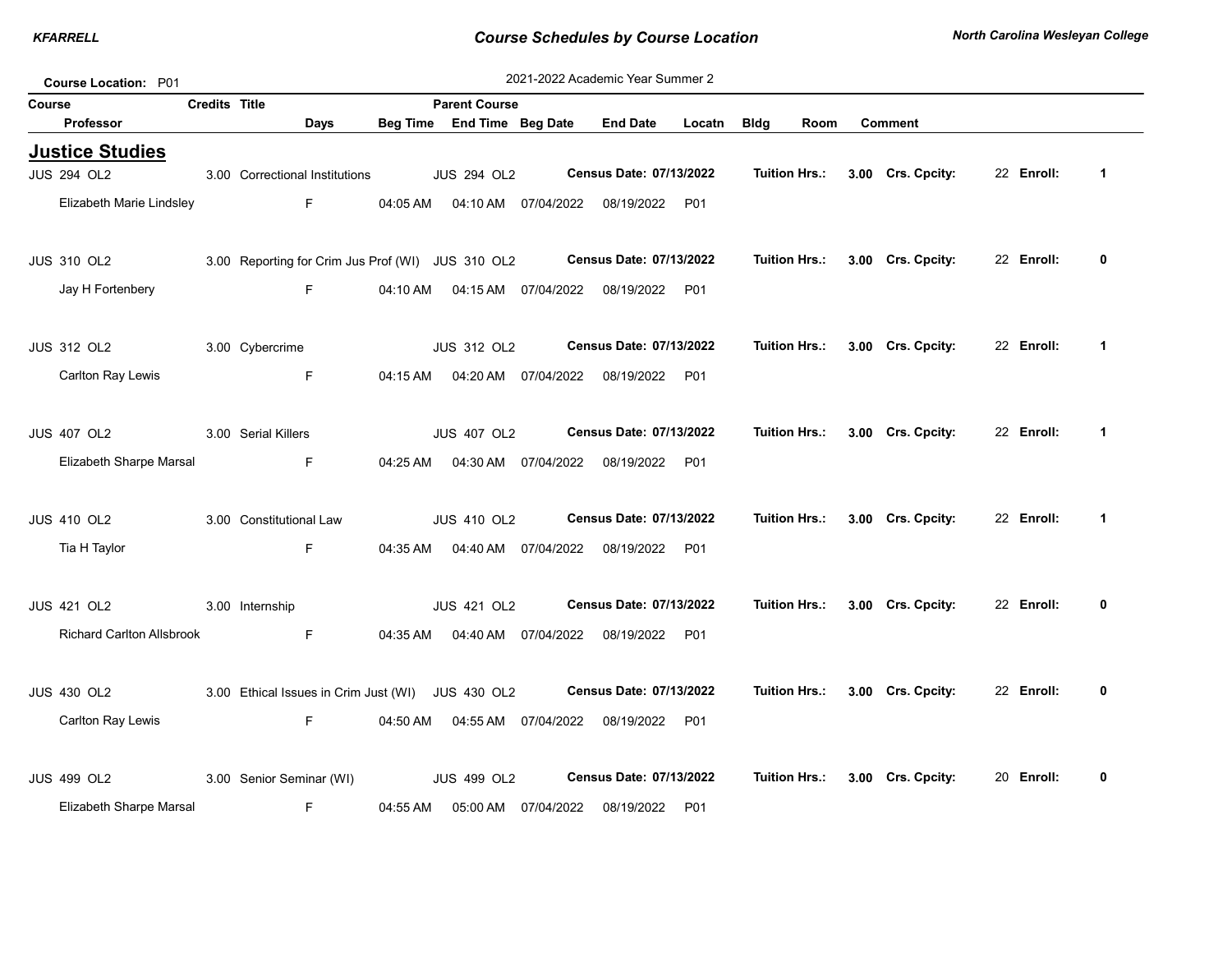| Course Location: P01              |                      |                                                   |          |                            |                      | 2021-2022 Academic Year Summer 2 |            |                      |      |                   |            |              |
|-----------------------------------|----------------------|---------------------------------------------------|----------|----------------------------|----------------------|----------------------------------|------------|----------------------|------|-------------------|------------|--------------|
| <b>Course</b>                     | <b>Credits Title</b> |                                                   |          | <b>Parent Course</b>       |                      |                                  |            |                      |      |                   |            |              |
| <b>Professor</b>                  |                      | Days                                              |          | Beg Time End Time Beg Date |                      | <b>End Date</b>                  | Locatn     | <b>Bldg</b>          | Room | <b>Comment</b>    |            |              |
| <b>Mathematics</b><br>MAT 213 OL2 |                      | 3.00 Elementary Statistics                        |          | MAT 213 OL2                |                      | Census Date: 07/13/2022          |            | <b>Tuition Hrs.:</b> |      | 3.00 Crs. Cpcity: | 22 Enroll: | $\mathbf{1}$ |
| Samantha Kaye Godsey              |                      | F.                                                | 03:40 AM | 03:45 AM                   | 07/04/2022           | 08/19/2022 P01                   |            |                      |      |                   |            |              |
| <u>Marketing</u>                  |                      |                                                   |          |                            |                      |                                  |            |                      |      |                   |            |              |
| MKT 318 OL2                       |                      | 3.00 Consumer Behavior                            |          | MKT 318 OL2                |                      | Census Date: 07/13/2022          |            | <b>Tuition Hrs.:</b> |      | 3.00 Crs. Cpcity: | 22 Enroll: | 0            |
| Robert E. Everton                 |                      | F.                                                | 03:45 AM |                            | 03:50 AM 07/04/2022  | 08/19/2022 P01                   |            |                      |      |                   |            |              |
| MKT 319 OL2                       |                      | 3.00 Retailing                                    |          | MKT 319 OL2                |                      | Census Date: 07/13/2022          |            | <b>Tuition Hrs.:</b> |      | 3.00 Crs. Cpcity: | 22 Enroll: | 0            |
| Robert E. Everton                 |                      | F.                                                | 03:50 AM |                            | 03:55 AM  07/04/2022 | 08/19/2022 P01                   |            |                      |      |                   |            |              |
| MKT 321 OL2                       |                      | 3.00 Internet Marketing                           |          | MKT 321 OL2                |                      | Census Date: 07/13/2022          |            | <b>Tuition Hrs.:</b> |      | 3.00 Crs. Cpcity: | 22 Enroll: | 0            |
| Marie Morgan Gowdy                |                      | F.                                                | 03:55 AM |                            | 04:00 AM 07/04/2022  | 08/19/2022                       | <b>P01</b> |                      |      |                   |            |              |
| <u>Nursing</u>                    |                      |                                                   |          |                            |                      |                                  |            |                      |      |                   |            |              |
| <b>NUR 300 OL2</b>                |                      | 3.00 Legal & Ethical Issues Healthcan NUR 300 OL2 |          |                            |                      | Census Date: 07/13/2022          |            | Tuition Hrs.:        |      | 3.00 Crs. Cpcity: | 15 Enroll: | 0            |
| Crystal P Ostheim                 |                      | F.                                                | 05:05 AM | 05:10 AM                   | 07/04/2022           | 08/19/2022 P01                   |            |                      |      |                   |            |              |
| <b>NUR 304 OL2</b>                |                      | 3.00 Epidemiology for Healthcare Prov NUR 304 OL2 |          |                            |                      | Census Date: 07/13/2022          |            | Tuition Hrs.:        |      | 3.00 Crs. Cpcity: | 15 Enroll: | 0            |
| Shannon K. Crowley                |                      | F.                                                | 05:10 AM |                            | 05:15 AM 07/04/2022  | 08/19/2022                       | P01        |                      |      |                   |            |              |
| <b>NUR 345 OL2</b>                |                      | 3.00 Transition Prof Nursing Practice NUR 345 OL2 |          |                            |                      | Census Date: 07/13/2022          |            | Tuition Hrs.:        |      | 3.00 Crs. Cpcity: | 22 Enroll: | 0            |
| Lesley A Gillian                  |                      | F.                                                | 05:15 AM |                            | 05:20 AM 07/04/2022  | 08/19/2022                       | <b>P01</b> |                      |      |                   |            |              |
| NUR 350 OL2                       |                      | 3.00 Nursing Mgmt & Finance                       |          | <b>NUR 350 OL2</b>         |                      | Census Date: 07/13/2022          |            | Tuition Hrs.:        |      | 3.00 Crs. Cpcity: | 22 Enroll: | 0            |
| Lesley A Gillian                  |                      | F                                                 | 05:20 AM | 05:25 AM                   | 07/04/2022           | 08/19/2022                       | P01        |                      |      |                   |            |              |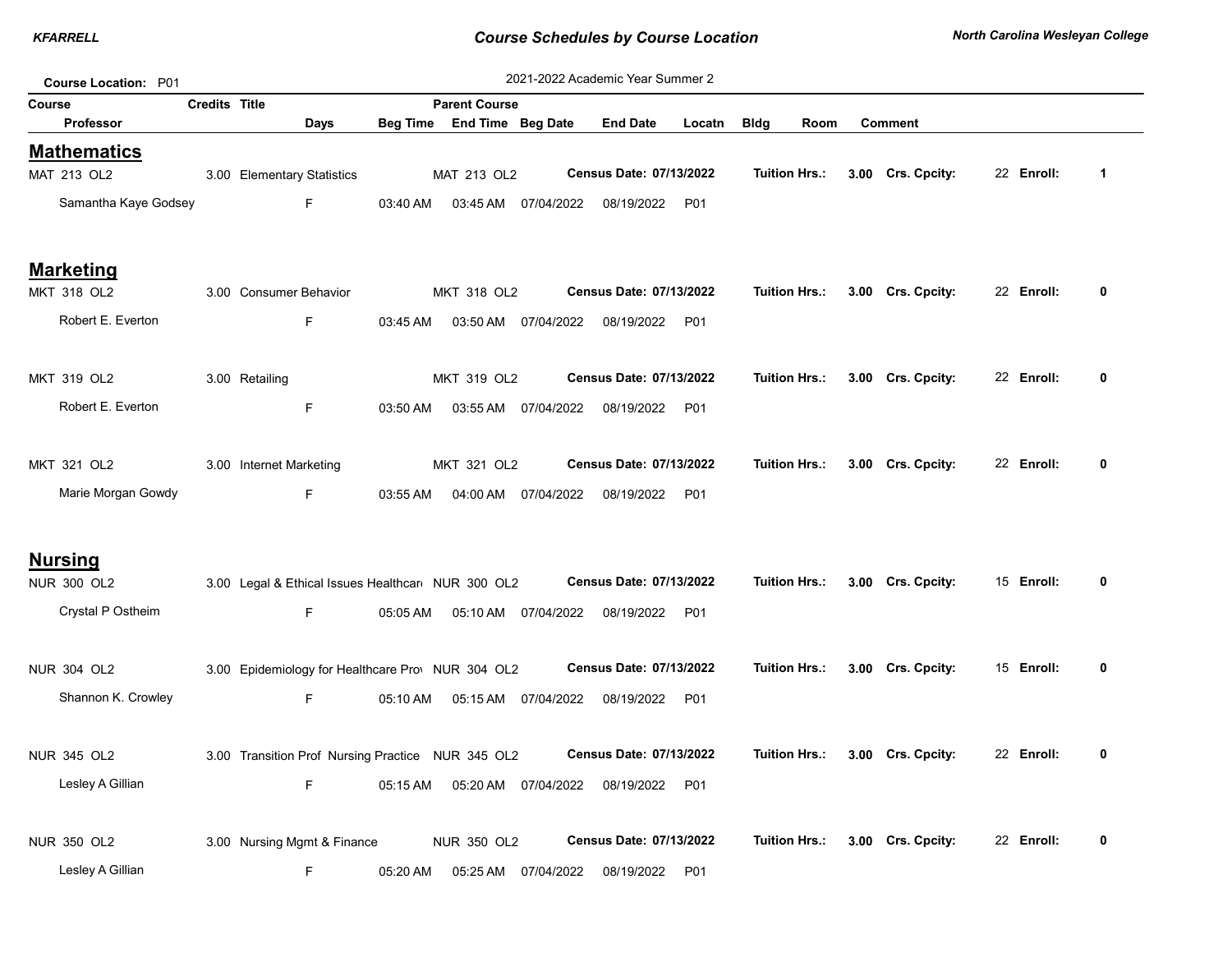|        | <b>Course Location: P01</b>             |                      |                                                  |                 |                      |                     | 2021-2022 Academic Year Summer 2 |            |                      |                   |            |              |
|--------|-----------------------------------------|----------------------|--------------------------------------------------|-----------------|----------------------|---------------------|----------------------------------|------------|----------------------|-------------------|------------|--------------|
| Course |                                         | <b>Credits Title</b> |                                                  |                 | <b>Parent Course</b> |                     |                                  |            |                      |                   |            |              |
|        | <b>Professor</b>                        |                      | Days                                             | <b>Beg Time</b> | End Time Beg Date    |                     | <b>End Date</b>                  | Locatn     | <b>Bldg</b><br>Room  | <b>Comment</b>    |            |              |
|        | <b>Political Science</b><br>POL 201 OL2 |                      | 3.00 International Relations                     |                 | POL 201 OL2          |                     | Census Date: 07/13/2022          |            | <b>Tuition Hrs.:</b> | 3.00 Crs. Cpcity: | 22 Enroll: | 0            |
|        | Young Hun Kim                           |                      | F.                                               | 05:25 AM        |                      | 05:30 AM 07/04/2022 | 08/19/2022                       | P01        |                      |                   |            |              |
|        | POL 302 OL2                             |                      | 3.00 American Presidency (WI)                    |                 | POL 302 OL2          |                     | Census Date: 07/13/2022          |            | <b>Tuition Hrs.:</b> | 3.00 Crs. Cpcity: | 22 Enroll: | 0            |
|        | Jarrod T. Kelly                         |                      | F.                                               | 05:30 AM        |                      | 05:35 AM 07/04/2022 | 08/19/2022                       | P01        |                      |                   |            |              |
|        | POL 313 OL2                             |                      | 3.00 Comparative Politics                        |                 | POL 313 OL2          |                     | Census Date: 07/13/2022          |            | <b>Tuition Hrs.:</b> | 3.00 Crs. Cpcity: | 22 Enroll: | $\mathbf 1$  |
|        | Young Hun Kim                           |                      | F.                                               | 05:35 AM        |                      | 05:40 AM 07/04/2022 | 08/19/2022                       | P01        |                      |                   |            |              |
|        | <b>Psychology</b>                       |                      |                                                  |                 |                      |                     |                                  |            |                      |                   |            |              |
|        | PSY 111 OL2                             |                      | 3.00 Introduction to Psychology                  |                 | PSY 111 OL2          |                     | Census Date: 07/13/2022          |            | <b>Tuition Hrs.:</b> | 3.00 Crs. Cpcity: | 17 Enroll: | 0            |
|        | Alyssa R Jones                          |                      | F.                                               | 05:40 AM        |                      | 05:45 AM 07/04/2022 | 08/19/2022                       | P01        |                      |                   |            |              |
|        | <b>PSY 201 OL2</b>                      |                      | 3.00 Psychological Dev. Childhood                |                 | PSY 201 OL2          |                     | Census Date: 07/13/2022          |            | <b>Tuition Hrs.:</b> | 3.00 Crs. Cpcity: | 17 Enroll: | 0            |
|        | Fred William Sanborn                    |                      | F.                                               | 05:45 AM        | 05:50 AM             | 07/04/2022          | 08/19/2022                       | P01        |                      |                   |            |              |
|        | <b>Religious Studies</b>                |                      |                                                  |                 |                      |                     |                                  |            |                      |                   |            |              |
|        | REL 101 OL2                             |                      | 3.00 Introduction to Religion                    |                 | REL 101 OL2          |                     | Census Date: 07/13/2022          |            | <b>Tuition Hrs.:</b> | 3.00 Crs. Cpcity: | 22 Enroll: | $\mathbf{1}$ |
|        | Andrew Henry Miklos Stern               |                      | F.                                               | 05:50 AM        |                      | 05:55 AM 07/04/2022 | 08/19/2022                       | P01        |                      |                   |            |              |
|        | REL 342 OL2                             |                      | 3.00 Professiona and Business Ethics REL 342 OL2 |                 |                      |                     | Census Date: 07/13/2022          |            | <b>Tuition Hrs.:</b> | 3.00 Crs. Cpcity: | 22 Enroll: | 0            |
|        | Andrew Henry Miklos Stern               |                      | F                                                | 05:55 AM        |                      | 06:00 AM 07/04/2022 | 08/19/2022                       | <b>P01</b> |                      |                   |            |              |